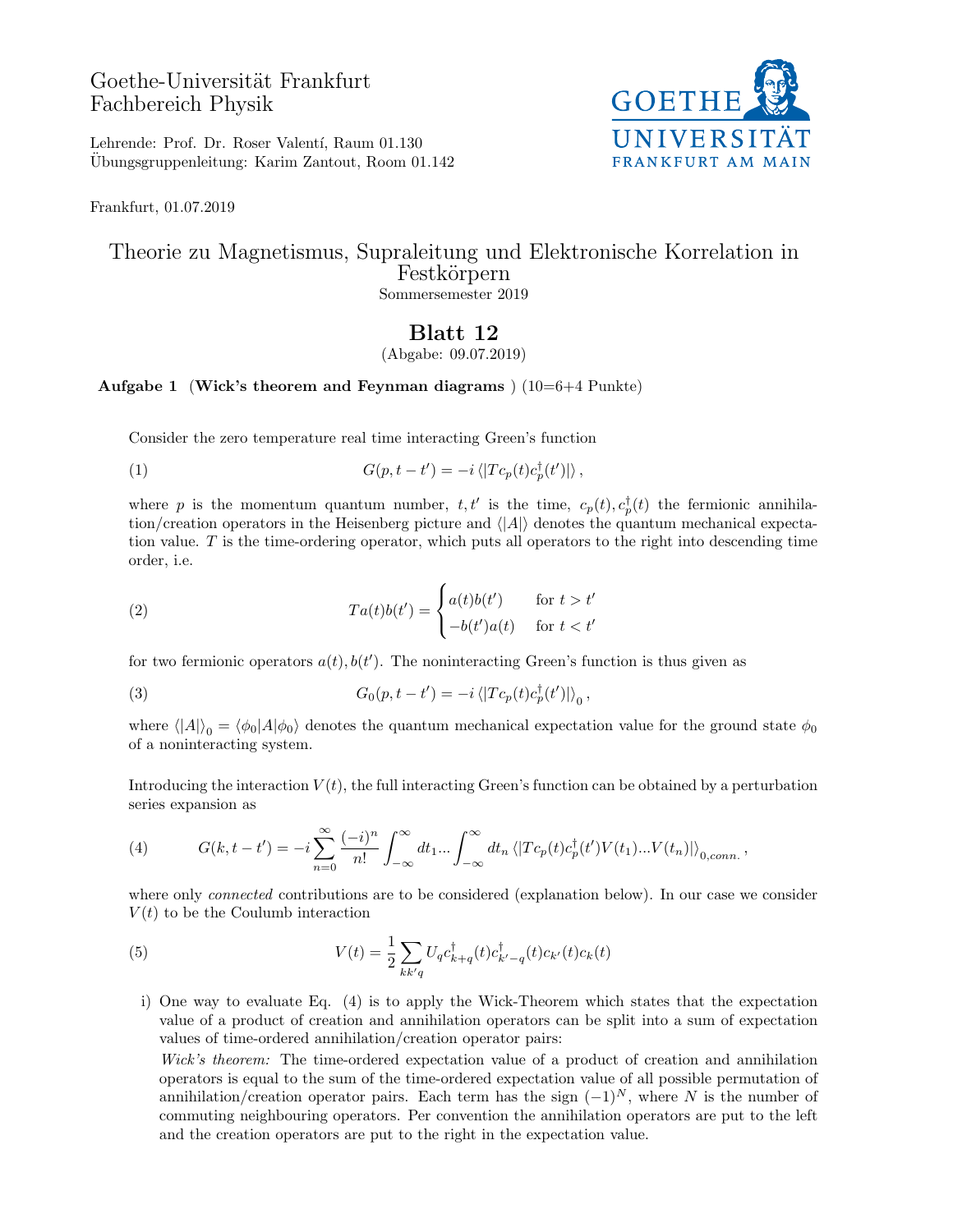Example: Let us evaluate the following expression with Wick's theorem:

(6) 
$$
\langle |T c_a(t_1) c_b^{\dagger}(t_2) c_c(t_3) c_d^{\dagger}(t_4) | \rangle_0 = \langle |T c_a(t_1) c_b^{\dagger}(t_2) | \rangle_0 \langle |T c_c(t_3) c_d^{\dagger}(t_4) | \rangle_0 - \langle |T c_a(t_1) c_d^{\dagger}(t_4) | \rangle_0 \langle |T c_c(t_3) c_b^{\dagger}(t_2) | \rangle_0
$$

(7) 
$$
= \delta_{ab}\delta_{cd} \langle |T c_a(t_1) c_a^{\dagger}(t_2)| \rangle_0 \langle |T c_c(t_3) c_c^{\dagger}(t_4)| \rangle_0 - \delta_{ad}\delta_{bc} \langle |T c_a(t_1) c_a^{\dagger}(t_4)| \rangle_0 \langle |T c_c(t_3) c_c^{\dagger}(t_2)| \rangle_0
$$

$$
= (i)^2 \delta_{ab} \delta_{cd} G_0(a, t_1 - t_2) G_0(c, t_3 - t_4)
$$

(8) 
$$
-(i)^2 \delta_{ad} \delta_{bc} G_0(a, t_1 - t_4) G_0(c, t_3 - t_2)
$$

The last term has a negative sign because to obtain the ordering  $c_a(t_1) c_d^{\dagger}(t_4) c_c(t_3) c_b^{\dagger}(t_2)$ , we had to commute operators 3 times instead of 0 for the first term.

This directly extends to higher number of operators, i.e. the first terms can be

(9)  
\n
$$
\langle |T c_a(t_1) c_b^{\dagger}(t_2) c_c(t_3) c_d^{\dagger}(t_4) c_e(t_5) c_f^{\dagger}(t_6)| \rangle_0
$$
\n
$$
= \langle |T c_a(t_1) c_b^{\dagger}(t_2)| \rangle_0 \langle |T c_c(t_3) c_d^{\dagger}(t_4)| \rangle_0 \langle | c_e(t_5) c_f^{\dagger}(t_6)| \rangle_0
$$
\n
$$
- \langle |T c_a(t_1) c_b^{\dagger}(t_2)| \rangle_0 \langle |T c_c(t_3) c_f^{\dagger}(t_6)| \rangle_0 \langle | c_e(t_5) c_d^{\dagger}(t_4)| \rangle_0
$$
\n
$$
+ ...
$$

Therefore, a product of 2n operators (n creation-, n annihilation operators) is decomposed into a sum of  $n!$  terms. For the special case of equal time operators we sort the creation operators to the left and the annihilation operators to the right which evaluates to

(10) 
$$
\langle |T c_p^{\dagger}(t) c_k(t)| \rangle_0 = \delta_{pk} n_F(\epsilon_k),
$$

where  $n_F$  is the Fermi function and  $\epsilon_k$  is the dispersion of the noninteracting system.

Use the Wick Theorem to evaluate the zeroth-order  $(n = 0)$  and first-order  $(n = 1)$  terms for the interacting Green's function (4) with the Coulomb interaction (5).

Remark: Considering only the connected contributions means that only pairs of operators where the operators from the Green's function are paired with other operator from the interaction are considered. I.e. in the sum of Eq. (4) all terms containing the pairs  $\langle |T c_p(t) c_p^{\dagger}(t')| \rangle \langle |V(t_i) \cdots| \rangle_0 \cdots$ have to be excluded.

ii) Another possibility to evaluate Eq. (4) is the method of Feynman Diagrams. This is just a representation of the Wick theorem in terms of diagrams that represent the interacting Green's function as a combination of Green's function lines and interaction lines.

For each Green's function we draw a directed arrow, for each interaction we draw a wriggly line and for each number operator we draw a circle:

$$
G_0(p, t - t') = t \xrightarrow{p} t
$$

$$
U_q = \begin{cases} q \\ q \\ \end{cases}
$$

$$
n_F(\epsilon_p) = \bigcirc_t^p
$$

To evaluate the terms in Eq. (4) one then simply starts with one incoming line and one outgoing line and sums up all possible graphs that can be obtained by connecting the Green's function and interacting lines. Then all internal variables (time, momentum) are integrated out. Each term gets assigned a prefactor of  $(-1)^{2n}(-1)^{N_l}$ , where n is the number of interaction lines and N<sub>l</sub> is the number of closed loops contained in the diagram.